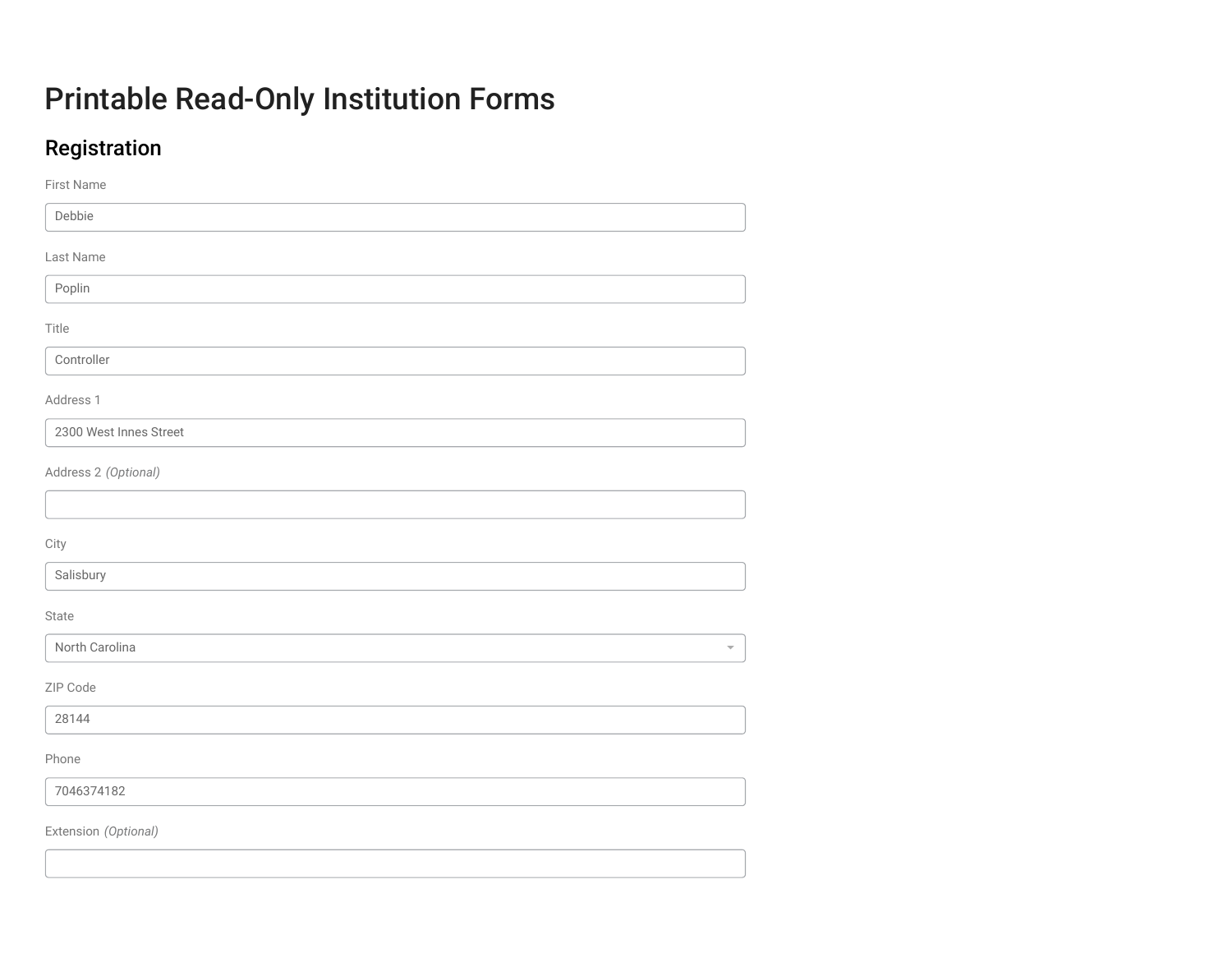Fax *(Optional)*

7046374284

E-mail Address

dkpoplin16@catawba.edu

#### Comment

*\* Please use this box if you would like to provide additional contact information such as a cell phone number or the best time to reach you if there are questions about your survey. Also, if the person listed above is not the person who enters the data, please provide the name and contact information for the person who enters the data. This information is for the survey help desk staff only. It will not be seen by the public.*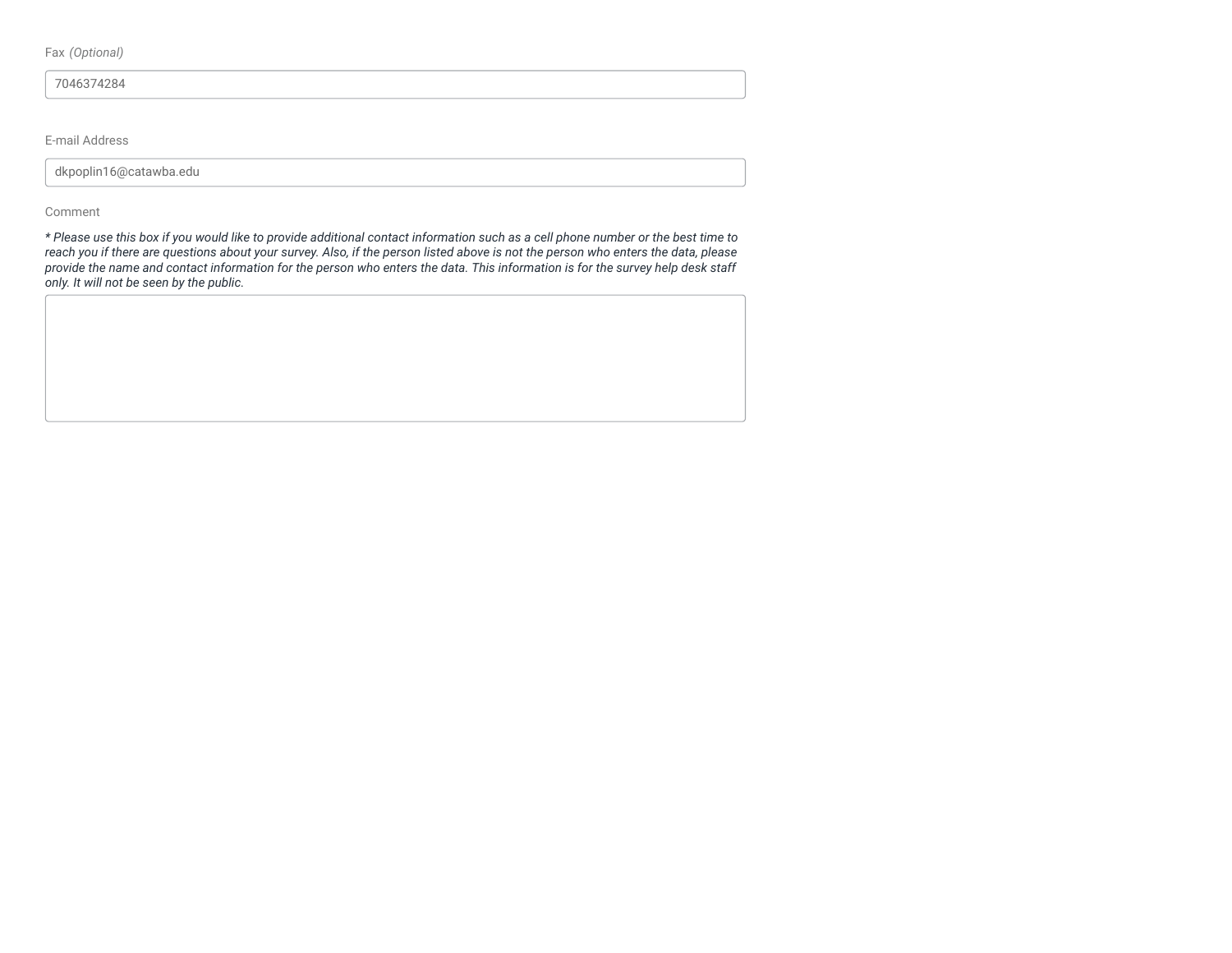### General Information

### Institution Name : Catawba College

Address 1

2300 W Innes St

Address 2 *(Optional)*

| City           | State          | ZIP Code                         |  |
|----------------|----------------|----------------------------------|--|
| Salisbury      | North Carolina | 28144<br>$\overline{\mathbf{v}}$ |  |
| Phone          |                | Extension (Optional)             |  |
| (800) 228-2922 |                |                                  |  |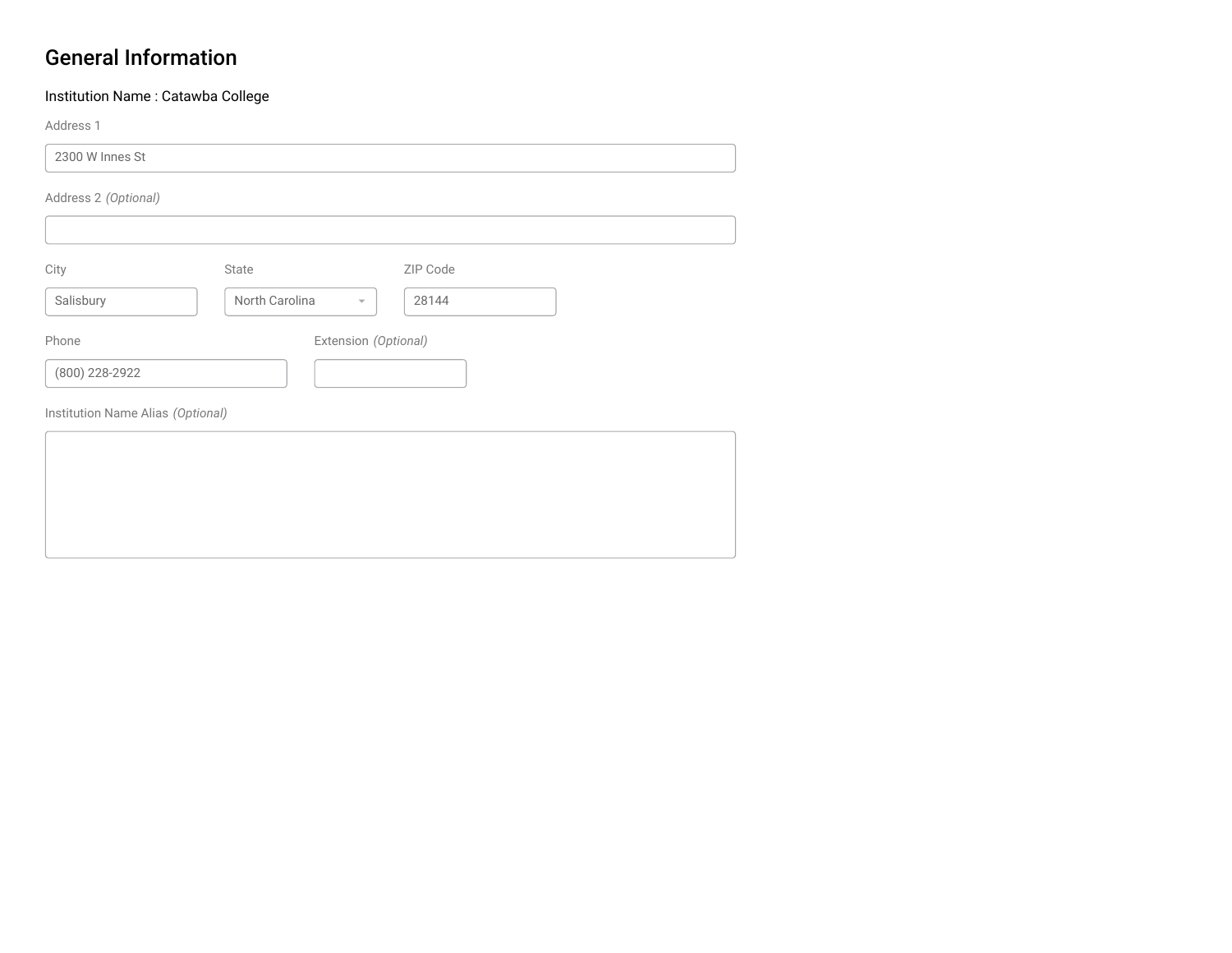# Athletic Department

Athletic Director Name

Craig Turnbull

Address 1

2300 West Innes Street

Address 2 *(Optional)*

| City             | State          |                         | ZIP Code |  |
|------------------|----------------|-------------------------|----------|--|
| Salisbury        | North Carolina | $\overline{\mathbf{v}}$ | 28144    |  |
| Phone            |                | Extension (Optional)    |          |  |
| $(704)$ 637-4775 |                |                         |          |  |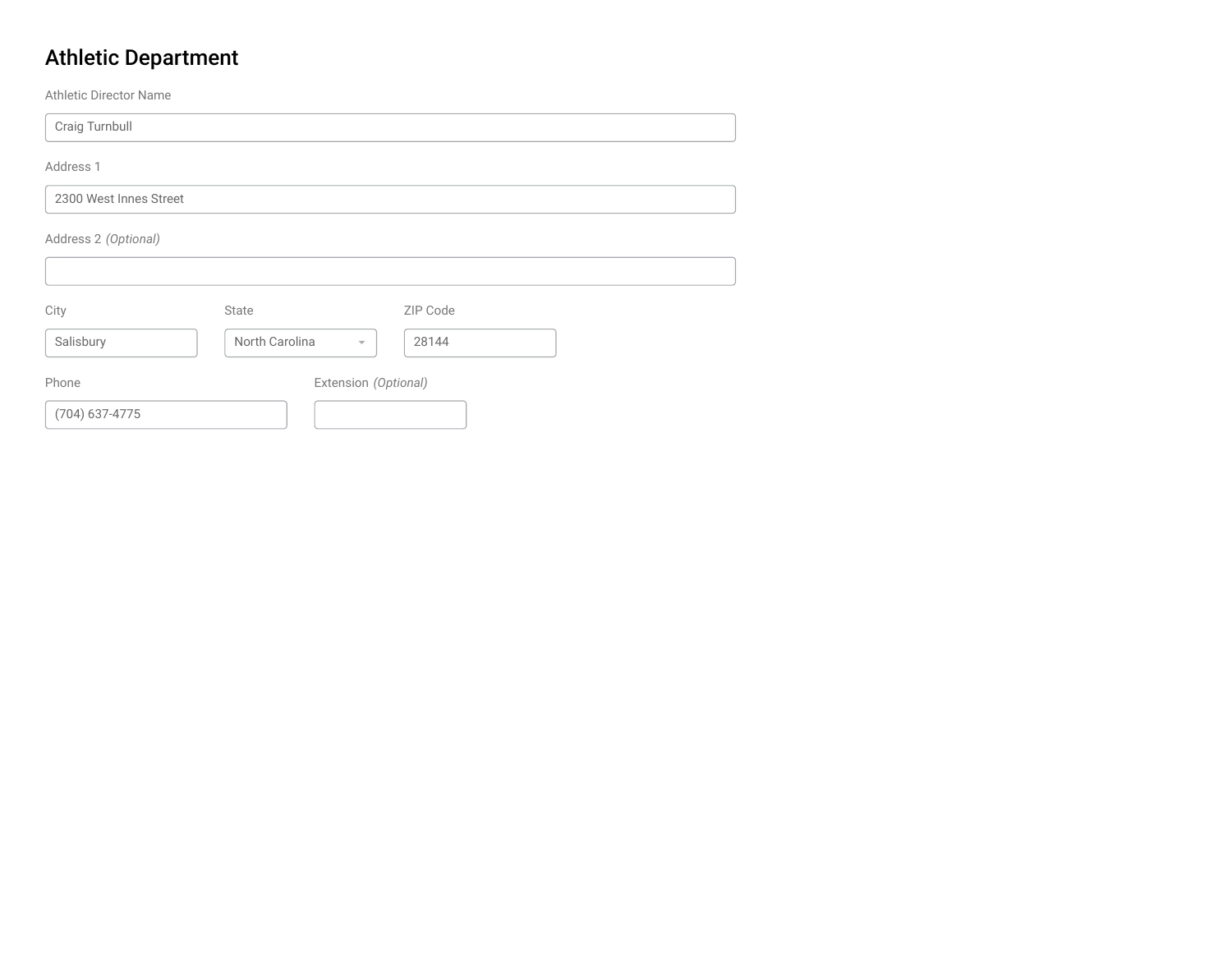### Chief Administrative Officer

| Admin Name             | Title                |                  |  |
|------------------------|----------------------|------------------|--|
| David Nelson           | President            |                  |  |
| Admin Email            |                      |                  |  |
| dpnelson20@catawba.edu |                      |                  |  |
| Phone                  | Extension (Optional) | Fax (Optional)   |  |
| $(704)$ 637-4414       |                      | $(704)$ 637-4222 |  |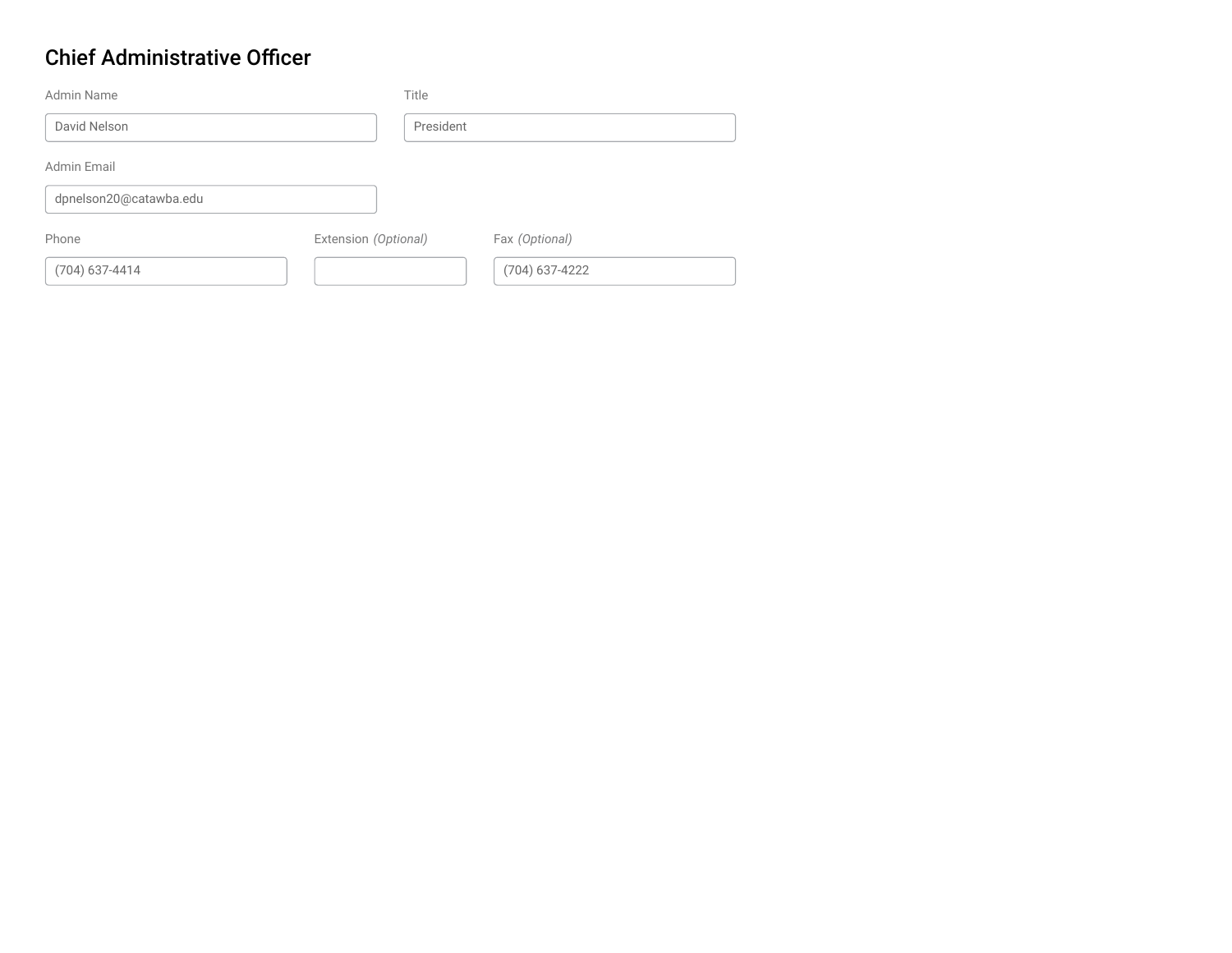### EADA General

#### **Designated Reporting Year**

*\*Note: The reporting period must be 12 months. The dates for the reporting year should be consistent from year to year.*

| Begins:       | Ends:<br>$\sim$ $\sim$ |
|---------------|------------------------|
| 2020<br>06/01 | 05/31<br>$2021$<br>m   |

#### **Number of Full-time Undergraduates by Gender**

The numbers below were reported on your institution's 2020-21 IPEDS Survey and should not be changed unless they were reported incorrectly to IPEDS. The numbers indicate the full-time certificate or degree-seeking total. If the numbers are incorrect, please call the EADA Help Desk.

|                                                                           |                      | <b>Number</b>          | <b>Percent</b> |
|---------------------------------------------------------------------------|----------------------|------------------------|----------------|
| Male full-time undergraduates                                             |                      | 601                    | 48%            |
| Female full-time undergraduates                                           |                      | 631                    | 52%            |
| Total full-time undergraduates                                            |                      | 1232                   | 100%           |
| Athletic Sanctioning Body for the Designated Reporting Year (select one): |                      |                        |                |
| ◯ NCAA Division I-FBS                                                     | ◯ NAIA Division I    | $\bigcirc$ CCCAA       |                |
| ◯ NCAA Division I-FCS                                                     | ◯ NAIA Division II   | $\bigcirc$ NWAC        |                |
| OthNOA&Division I without football                                        | ◯ NJCAA Division I   | ◯ USCAA                |                |
| O NCAA Division II with football                                          | ◯ NJCAA Division II  | $\bigcirc$ Independent |                |
| ◯ NCAA Division II without football                                       | ◯ NJCAA Division III | $\bigcirc$ Other       |                |
| ◯ NCAA Division III with football                                         | ◯ NCCAA Division I   |                        |                |